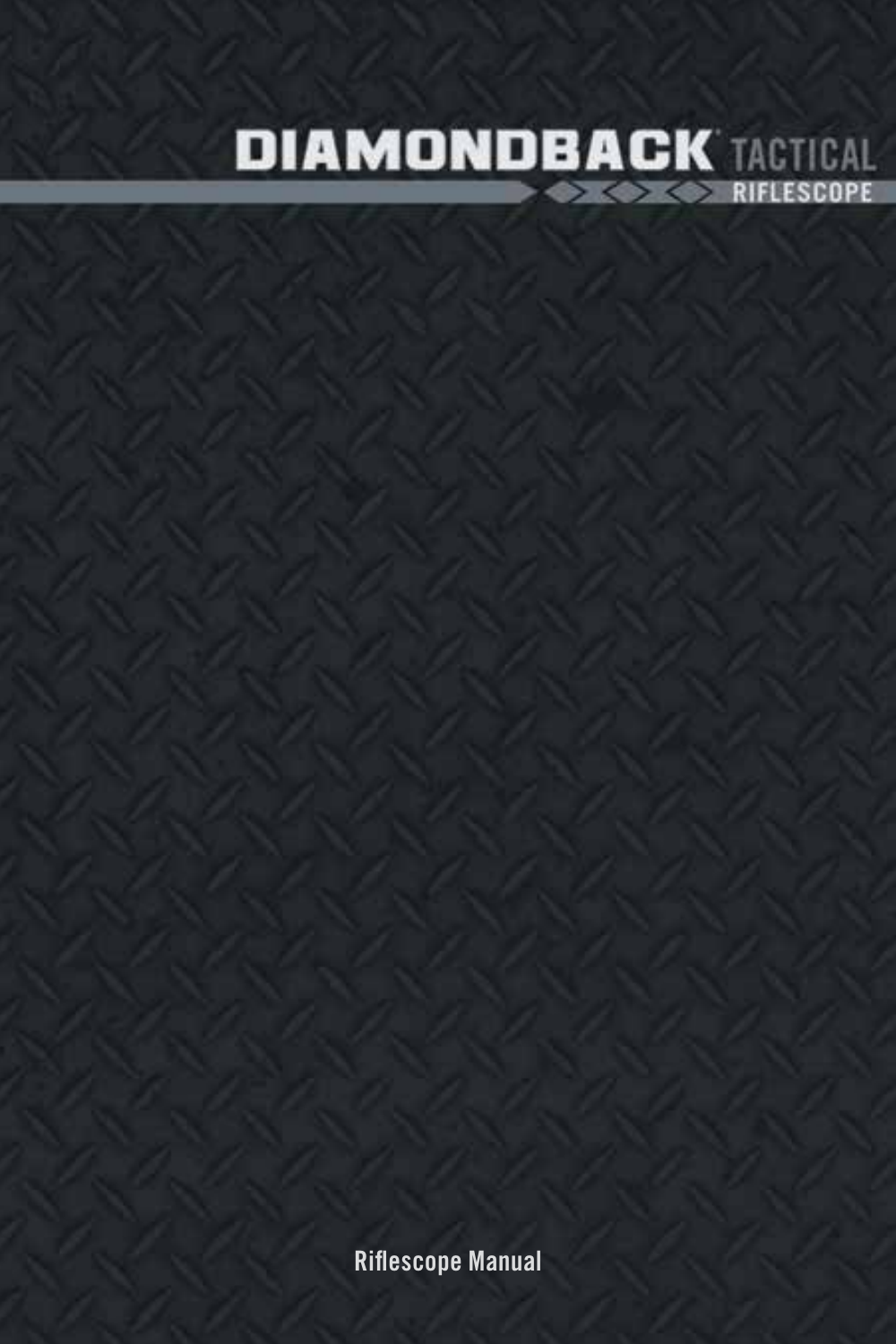#### **The Diamondback® Tactical Riflescopes**

Specifically designed for discriminating hunters and shooters, the Diamondback® Tactical series of riflescopes offer the highest levels of performance and reliability. With generous long eye relief, rugged construction and precise, smooth controls, the Diamondback Tactical riflescopes are ready for any situation.



For specifications and more details about this riflescope, please visit our web page at www.vortexoptics.com

#### **Reticle Focusing**

Diamondback® Tactical riflescopes use a fast focus style eyepiece, which allows the reticle focus to be set quickly and easily.

To adjust the eyepiece:

- Look through the riflescope at a blank white wall or up at the sky.
- Turn the eyepiece knob out until reticle image is blurry, then slowly turn back in until reticle is in sharp focus. Try to make this particular adjustment quickly, as the eye will try to compensate for an out-of-focus reticle.



Once this adjustment is complete, it will not be necessary to re-focus every time you use the riflescope. However, because your eyesight may change over time, you should re-check this adjustment periodically.

#### **Warning**

Looking directly at the sun through a riflescope, or any optical instrument, can cause severe and permanent damage to your eyesight.

#### **Variable Power Adjustment**

To change magnification, turn the



Dual Use: Shooting Tactical / Hunting US Patent 7,937,879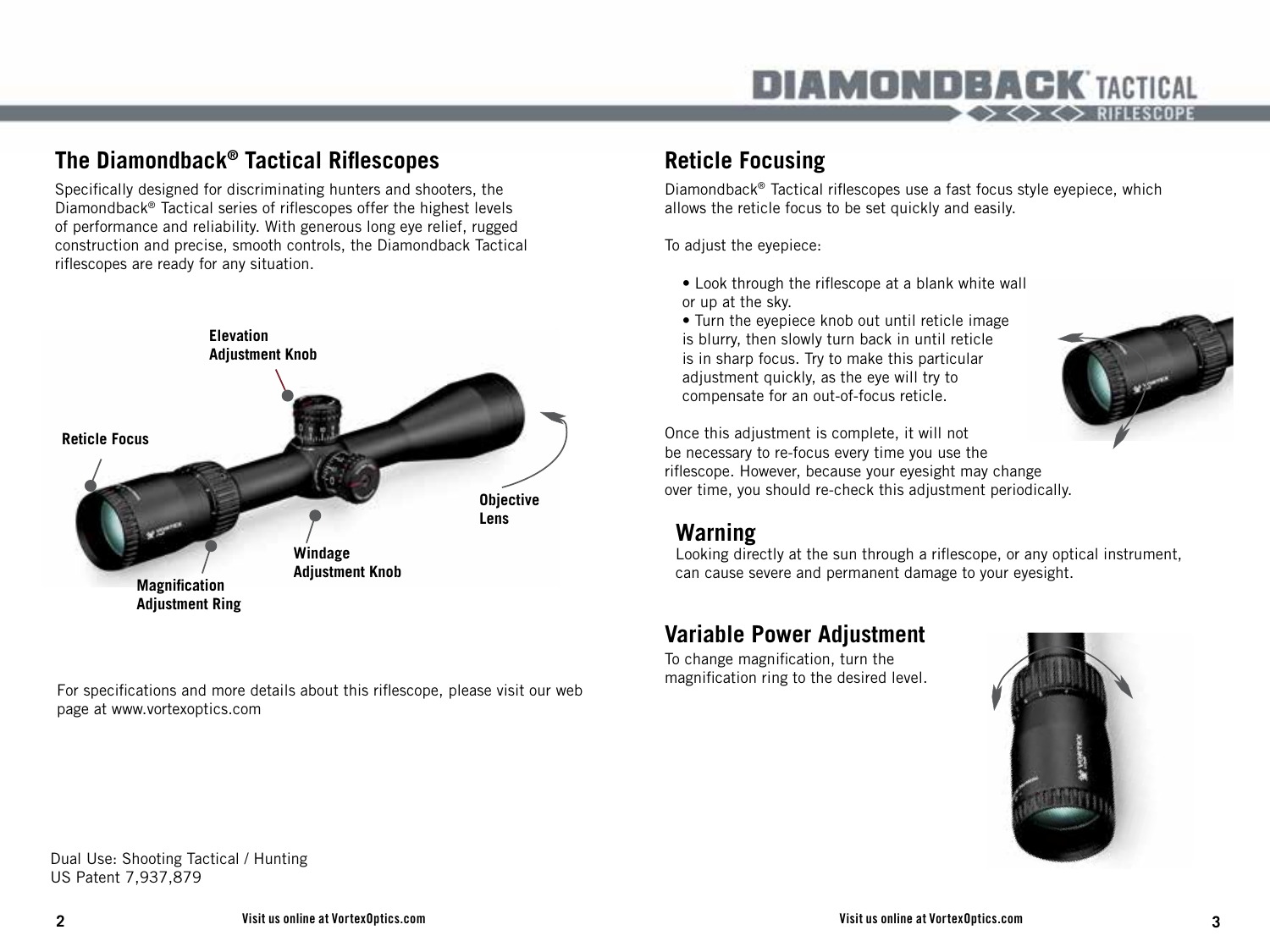#### **Windage and Elevation Adjustments**

The Diamondback Tactical riflescope incorporates adjustable elevation and windage dials with audible clicks. Each audible click moves the bullet's point-of-impact 1/4 of a minute of angle (MOA).

1/4 MOA closely corresponds to 1/4 inch at 100 yards, 1/2 inch at 200 yards, 3/4 inch at 300 yards—taking four (4) clicks to move the bullet's point-of-impact approximately one inch at 100 yards.

## **How to adjust windage and elevation settings**

Referencing the directional arrows on scope body, turn the windage and elevation turrets in the direction you wish to move the bullet's point- ofimpact.



To adjust settings, turn dials: · Up / Down · Left / Right

## **Rings and Bases**

Mount an appropriate base and matching rings to your rifle according to the manufacturer's instructions. Your new Diamondback Tactical riflescope will require 1-inch rings.

## **Re-Index Adjustment Dials**

Diamondback Tactical riflescopes feature windage/elevation dials that allow you to re-index the zero indicator after sight-in without disturbing your settings. Though not required, this process will allow you to quickly return to your original zero if temporary corrections are dialed in the field. Reset the windage and elevation dials in this way:



Grasp the cap and pull upward against spring pressure.



While holding the cap up, rotate dial to reposition the zero mark on the index line.

Once indexed, gently allow the spring pressure to pull dial back down into position.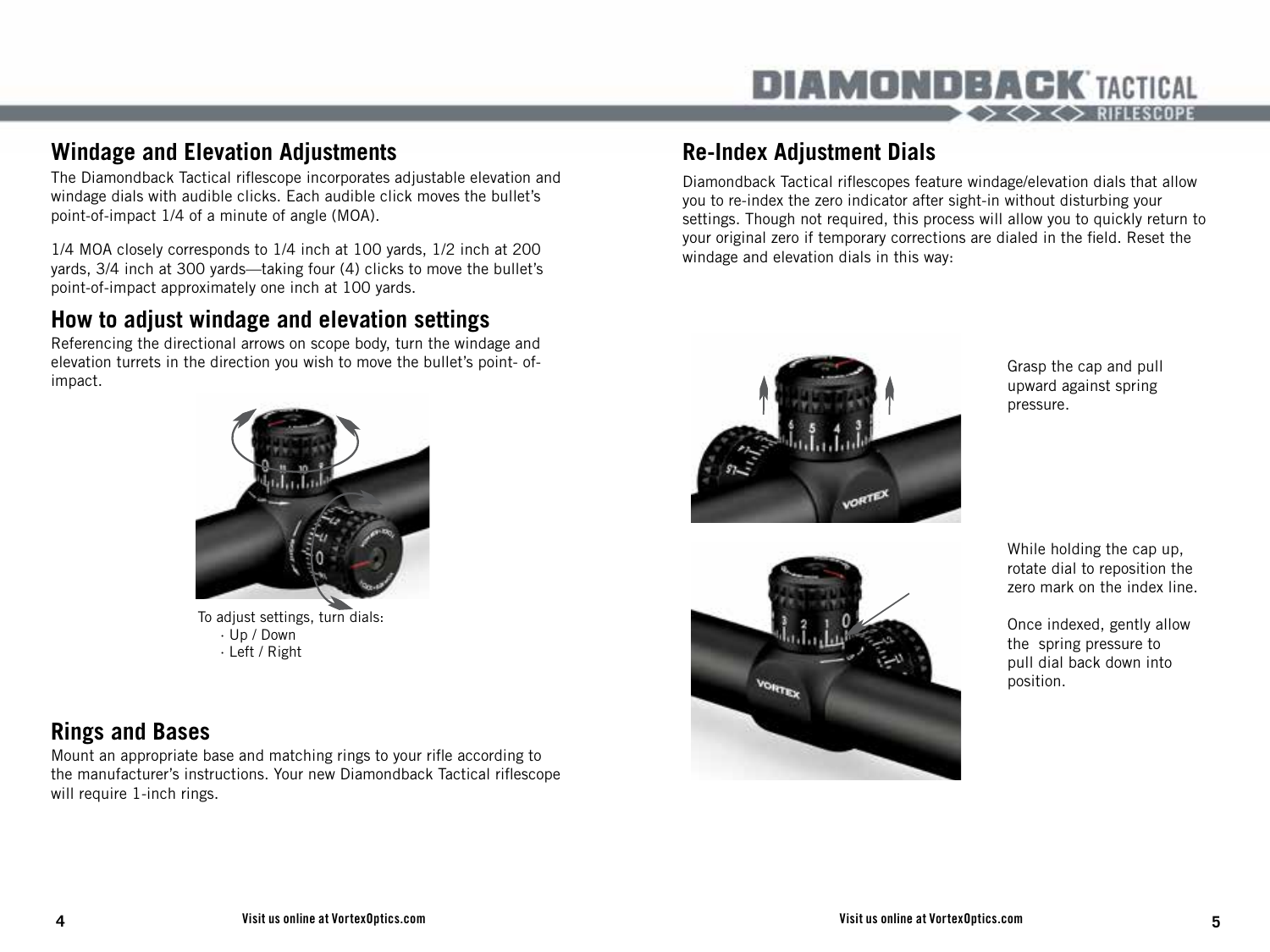### **Maintenance Cleaning**

The fully waterproof and fogproof Diamondback Tactical riflescope requires very little routine maintenance other than periodically cleaning the exterior lenses. The exterior of the scope may be cleaned by wiping with a soft, dry cloth.

When cleaning the lenses, be sure to use products, such as the VTX Fog Free cleaning products or Lens Pen, that are specifically designed for use on coated optical lenses.

- Be sure to blow away any dust or grit on the lenses prior to wiping the surfaces.
- Using your breath, or a very small amount of water or pure alcohol, can help remove stubborn things like dried water spots.

#### **Lubrication**

All components of the Diamondback Tactical riflescopes are permanently lubricated, no additional lubricant should be applied.

Note: Other than to remove the turret caps, do not attempt to disassemble any components of the riflescope. Disassembling of riflescope may void warranty.

### **Storage**

If possible, avoid exposing your Diamondback Tactical riflescope to direct sunlight or any very hot location for long periods of time.

# **The VIP Warranty**

We build optics based on our commitment to your absolute satisfaction. That's why our products are unconditionally guaranteed and we make this Very Important Promise to you—a Very Important Person.

Rest assured that in the event your optic becomes damaged or defective, we will repair or replace the riflescope at no charge to you. Call us at 800-426-0048 for prompt, professional, and friendly service.



2120 West Greenview Drive Middleton, WI 53562 service@vortexoptics.com

Visit www.vortexoptics.com for more information.

The VIP Warranty does not cover loss, theft, deliberate damage or cosmetic damage that does not hinder the performance of the product.